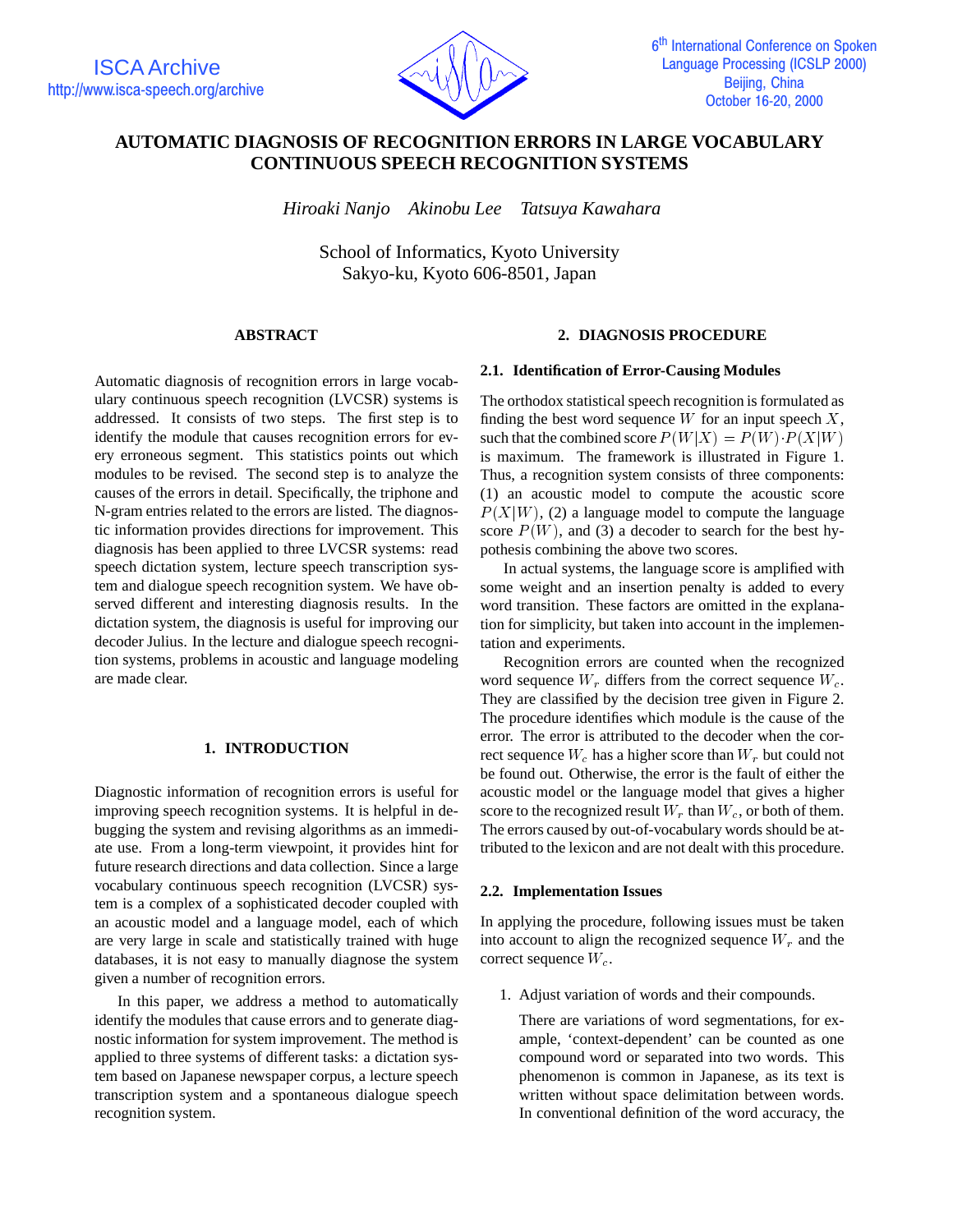





Figure 2: Decision tree of module identification

recognized sequence is adjusted to be best matched with the correct one. In the diagnosis procedure, however, the correct sequence is adjusted to the recognized one in order to keep the word segmentations used in language model scoring at the recognition stage.

2. Handle variation of baseforms.

Not a few lexical entries have multiple baseforms. Since different choices of baseforms cause different acoustic scores, the matching is based on baseforms, not lexical entries. Correct baseforms are estimated with Viterbi algorithm. The difference can be tolerated as in the usual word accuracy through a postprocessing.

3. Handle pauses between words.

Existence of pause models between words is not counted in the conventional word accuracy, either. But insertion of a pause model affects the acoustic

score together with the choice of adjacent contextdependent phone models. In some systems, pause models correspond to end-of-phrase and end-ofsentence symbols, thus affects the language score, too. Therefore, pauses are inserted into the correct word sequence with Viterbi algorithm and adjusted to the recognized sequence if necessary.

#### **2.3. Segmentation of Minimal Erroneous Sequences**

When recognition errors occur in multiple segments of an input utterance, the identification procedure should be applied to each of them instead of the whole input for precise analysis. Here, we must note that both the acoustic score and the language score are influenced by adjacent words. Specifically, the word N-gram score can be affected by any recognition errors of preceding (N-1) words. The acoustic score is affected if either side of adjacent contexts is incorrectly recognized.

Considering these factors, we segment the whole sequence  $W_r$  and  $W_c$  into minimal erroneous portions that are independent of other errors. In other words, two segments are merged if one of them affects the other. For every segment, the specific module that caused the error is identified. The diagnosis provides guidance on which modules should be revised or re-trained to improve the whole system performance.

## **2.4. Causal Analysis of Errors**

In order to obtain more detailed diagnostic information, the set of erroneous segments and the identified modules are investigated.

When the acoustic model is judged as the cause of errors, its phonetic contexts are investigated. Specifically when triphone models with some context-clustering techniques are used, missing contexts and logical contexts that are merged into others are reported with their statistics. The diagnosis provides suggestions on which triphones should be re-trained and hints on general contextual modeling.

When the language model is the cause of errors, Ngram entries concerned are listed with their statistics. Especially, those entries that are back-off smoothed are reported. The diagnosis reports tendency of patterns that are poorly modeled or insufficiently trained.

For search errors that are attributed to the decoder, the corresponding segments are traced and scores of competing hypotheses are reported frame-by-frame.

## **3. APPLICATION TO DICTATION SYSTEM**

At first, the diagnosis procedure is performed on a Japanese dictation system that we are currently developing. The system is developed as a free sharable LVCSR software under the collaboration of major academic institutes of Japan and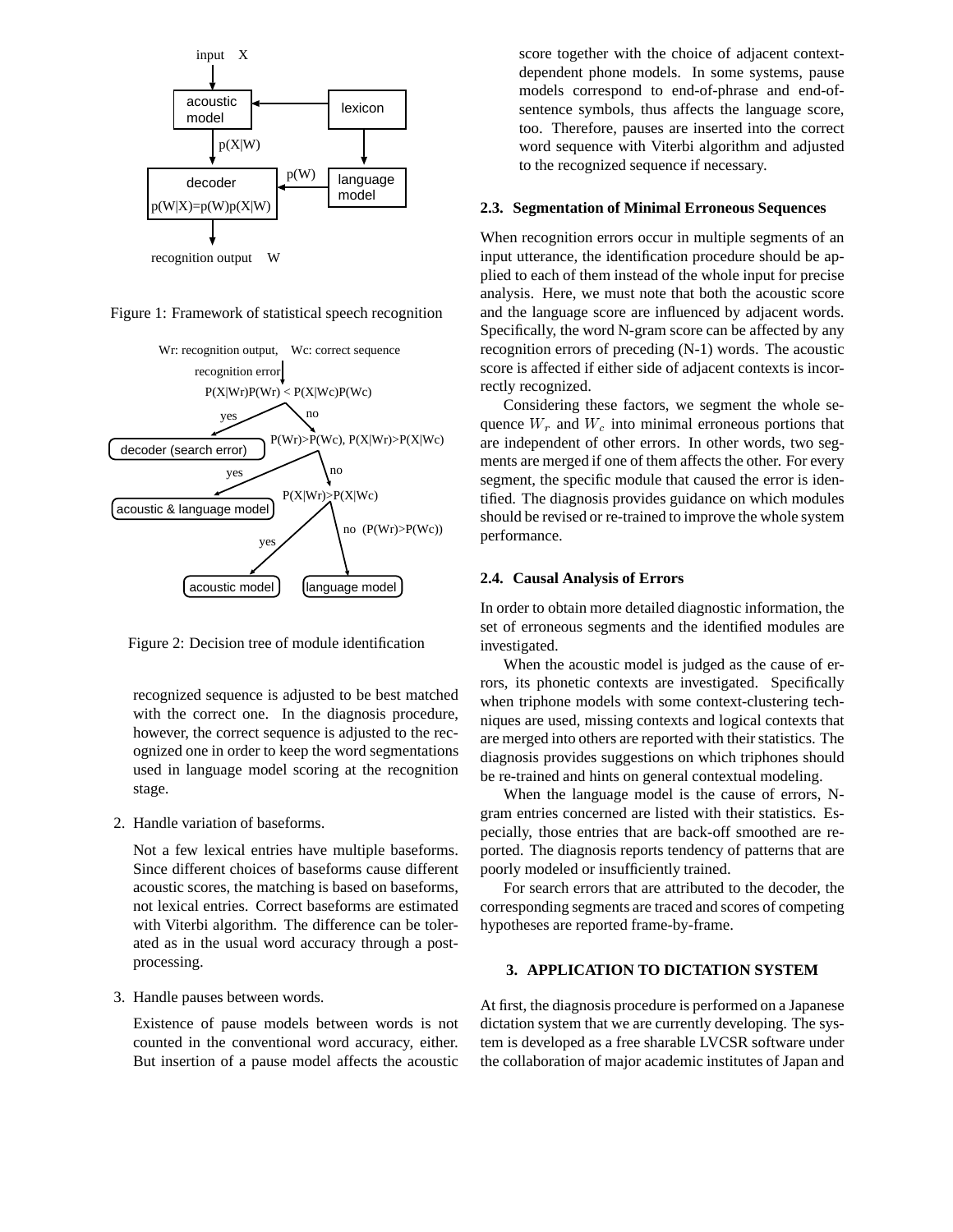Table 1: Diagnosis of 5K system (read speech)

| decoder acous. all lang. both search total     |  |  |  |
|------------------------------------------------|--|--|--|
| Julius-1.1    0.8%   1.4%   1.5%   4.0%   7.6% |  |  |  |
| Julius-2.1    0.5%   1.6%   1.7%   1.7%   5.4% |  |  |  |

Word Error Rate

Table 2: Diagnosis of 20K system (read speech)

| decoder    acous.   lang.   both   search   total                                                             |  |                 |      |
|---------------------------------------------------------------------------------------------------------------|--|-----------------|------|
| Julius-2.1    0.8%    1.8%    0.9%    4.1%                                                                    |  |                 | 7.6% |
| Julius-3.0 $\begin{array}{ c c c c c c c c } \hline 0.9\% & 1.2\% & 1.5\% & 2.0\% & 5.7\% \hline \end{array}$ |  |                 |      |
|                                                                                                               |  | Word Error Rate |      |

a governmental support[1]. The specification of the modules is described in [2].

The evaluation task is 5K-word and 20K-word dictation of Japanese newspaper (JNAS) corpus. We use a genderdependent triphone HMM of 2000 states and 16 mixture components that is trained with 20K sentences by 132 speakers for each gender. The language model is trained with the corpus of Mainichi newspaper articles of 7 years.

Since the authors (Kyoto University) take the part of development of the decoder program named Julius[3], we have used the diagnosis tool for improving the algorithms and debugging the program.

The diagnosis of 5K and 20K systems are shown in Table 1 and 2. In the 5K system using Julius 1.1, more than half of errors were attributed to the decoder. Tracing erroneous segments attributed to the decoder, we could fix several problems efficiently and reduced the error rate to 5.4%.

The 20K system using Julius 2.1 generated more errors attributed to the decoder than the 5K system. Among total error rate of 7.6%, more than half (4.1%) were caused by the decoder, and they were mainly related to one syllable words. Our decoder at that time (Julius 2.1) did not deal with inter-word triphone in the first pass, but applied it in rescoring. However, the diagnosis result motivated us to revise it to apply inter-word triphone in the first pass. The modification significantly reduced the search errors to almost half (from 4.1% to 2.0%), thus improved the overall system performance (from 7.6% to 5.7%) in the 20K system using Julius 3.0.

## **4. APPLICATION TO LECTURE SPEECH TRANSCRIPTION SYSTEM**

Next, this method is applied to a lecture speech transcription system [4]. The test-set consists of oral presentations by 3 males, and the acoustic model is trained with read speech, exactly same as the one described in chapter 3. The language model is trained with numerous lecture transcrip-

Table 3: Diagnosis of lecture speech recognition system

| $-20.00$ $-0.000$ $-0.000$ $-0.000$ |        |       |      |        |            |       |
|-------------------------------------|--------|-------|------|--------|------------|-------|
| Speaker                             | acous. | lang. | both | search | <b>OOV</b> | total |
|                                     | 2.5%   | 3.7%  | 5.1% | 4.2%   | 2.2%       | 17.7% |
| B                                   | 5.2%   | 3.4%  | 4.5% | 6.4%   | 4.5%       | 24.1% |
|                                     | 5.0%   | 5.1%  | 9.4% | 6.0%   | 2.8%       | 28.3% |
| $W_{\alpha r}$ d Error Data         |        |       |      |        |            |       |

Word Error Rate

Table 4: Most frequent triphones in erroneous segments attributed to acoustic model (counts)

| $o - n + o(50)$  | $sh-i+t(43)$    | $a-sh+i(37)$ | $i$ -t+a $(30)$  |
|------------------|-----------------|--------------|------------------|
| $i$ -t+e $(28)$  | i-m+a(28)       | $o-t+o(27)$  | $w-a+sp(20)$     |
| $k$ -o+t $(19)$  | $m-a+sh(19)$    | $e-w+a(19)$  | $t - o + sp(19)$ |
| $a - k + u(19)$  | $o - k + u(17)$ | $o-d+e(17)$  | $k$ -0+n $(17)$  |
| $a-r+1(17)$      | $a-s+u(17)$     | $o-k+o(16)$  | $o-n+1(15)$      |
| $i - sh + o(15)$ | $m-a+s(15)$     |              |                  |

tions collected via World Wide Web. We got an error rate of 23.4%, and about 70% of them were caused by the acoustic or language model as shown in Table 3.

When we pick up most frequent triphones appeared in erroneous segments attributed to the acoustic model (Table 4), we find almost all of them are concerning functional words and auxiliary verbs that are not clearly articulated, for example "konoyouni" and "-node". Also the triphones following short pauses are found, for example "-wa ," and "-to ,". Lecture speech is usually uttered faster than read speech and contains abrupt pauses. Thus, the acoustic model trained with read speech can not cope with such phenomena.

Table 5: Ratio of interjections and pauses in missing Ngram entries (counts)

| speaker | 2-gram   | 3-gram   |
|---------|----------|----------|
|         | 48%(73)  | 71%(112) |
| В       | 34%(98)  | 56%(147) |
| C       | 61%(189) | 78%(343) |
| total   | 51%(360) | 71%(602) |

In erroneous segments attributed to the language model, we list up missing N-gram entries. Over half of them are related to pauses and interjections (Table 5). In the lecture transcriptions by human, they were deleted in editing, thus not properly modeled. N-gram entries related to interjections and pauses should be estimated by the raw transcriptions of lectures or they should be handled as transparent words in decoding [5].